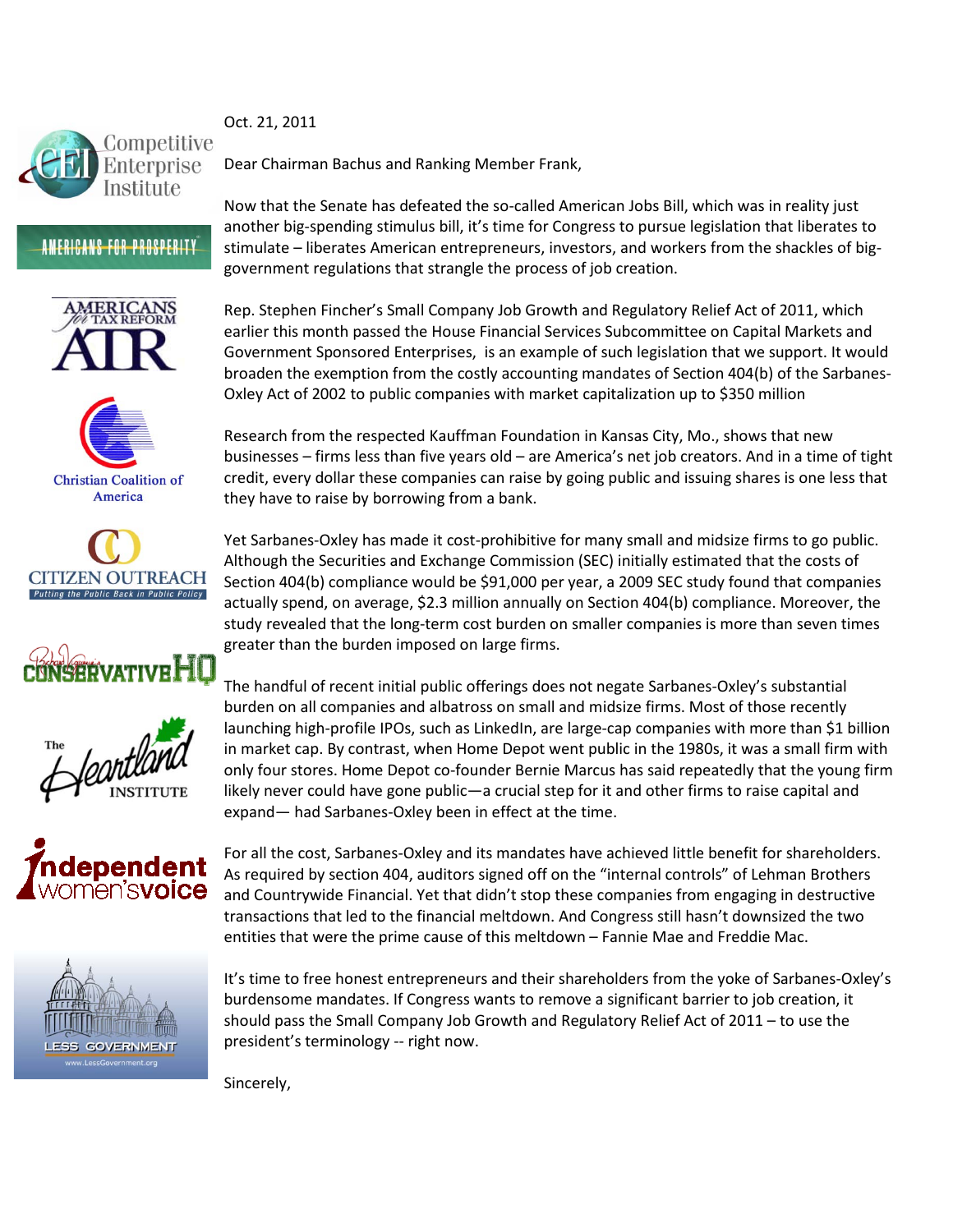

Phil Kerpen Vice President for Policy Americans for Prosperity





John Berlau Director, Center for Investors & Entrepreneurs Competitive Enterprise Institute

Vice President, Legislative Affairs Christian Coalition of America



Chuck Muth President Citizen Outreach

> Richard Viguerie Chairman ConservativeHQ.com

Jim Backlin



Eli Lehrer Vice President The Heartland Institute

Nicole Kurokawa Neily Executive Director Independent Women's Voice

Seton Motley President Less Government

Colin A. Hanna President Let Freedom Ring

Dee Hodges President Maryland Taxpayers Association

Richard Falknor\* Chairman Maryland Center-Right Coalition